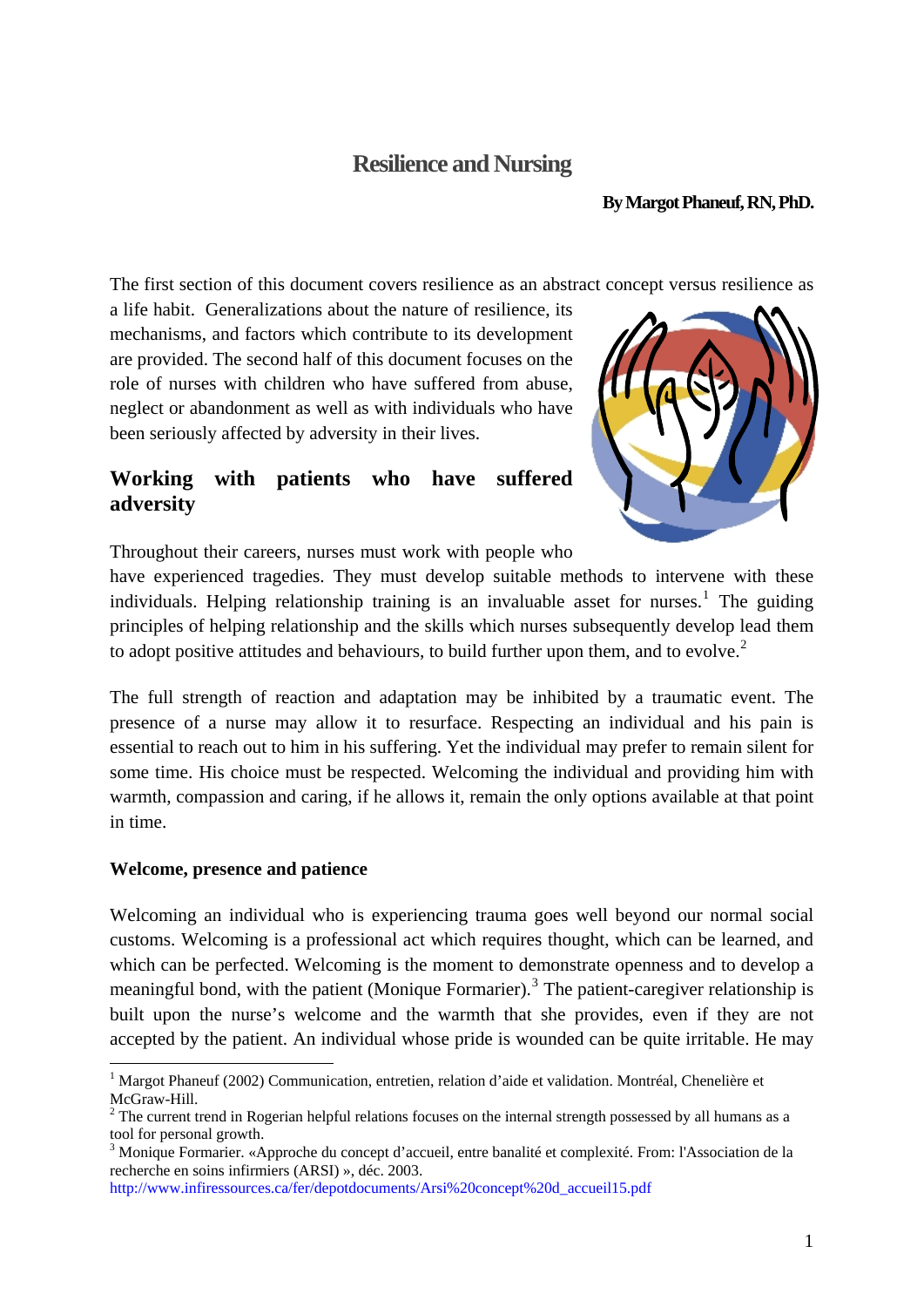be negative, suspicious or doubt the sincerity of those who are offering a helping hand. This is especially true of individuals who have survived prolonged periods of violence and deprivation (i.e. a battered child or wife). One must understand the individual's resistance and be aware of the defence mechanisms that he deploys. Denial, avoidance, lying, manipulation, splitting, and aggressiveness are but a few of the mechanisms which might have helped the individual survive. Yet they are also obstacles for the untrained or unsuspecting caregiver.

On the other hand, an individual who has been brutally assaulted or who has survived a natural disaster may be suffering from *post-traumatic reaction* and be using rigid defence mechanisms such as *negation* or *avoidance*. These can be expressed by showing indifference or refusing help or assistance.

These expressions might be off-putting for a caregiver; however, she should neither become discouraged nor impose dialogue. The caregiver should remain open and available to the needs of the victim. Over time, his fear and anxiety will abate and leave room for interaction. Nurses must be ready to help the individual once he opens up.

#### **The value of listening**

Speaking softly in a comforting tone is essential if we are to show the individual or child that we are there to help him. In a way, caregivers resort to the **Terpnos Logos** of Antiquity, which was considered to have therapeutic value.

Yet the most important tool at our disposal is *listening*, a skill which allows us to show respect for others and to interact with them.

## **Listening Listening**

- **Listening is a manner of being in which the caregiver and patient exchange personal details or stories.**
- **The nurse's ears hear the words, while her eyes focus on facial expressions and body language.**
- **She pays attention to what the patient is revealing.**
- **Listening involves both silence and speaking to question and reflect upon what the patient is saying or appears to be experiencing.**

Everything depends upon our ability to get the individual to talk about his situation and to help him express his suffering verbally. Only then will we be able to extract important elements from him. Another important skill is the ability to identify the most painful elements of the patient's experience. This skill allows us to show understanding and empathy.

This final element - empathy - is often considered essential to the helping relationship. The effects of the nurse's intervention may be nullified if she does not demonstrate the ability to express empathy. The *healing touch* and *warm pack behaviour* are definite assets. Like a cocoon, they form a protective shell by isolating the individual from traumatizing memories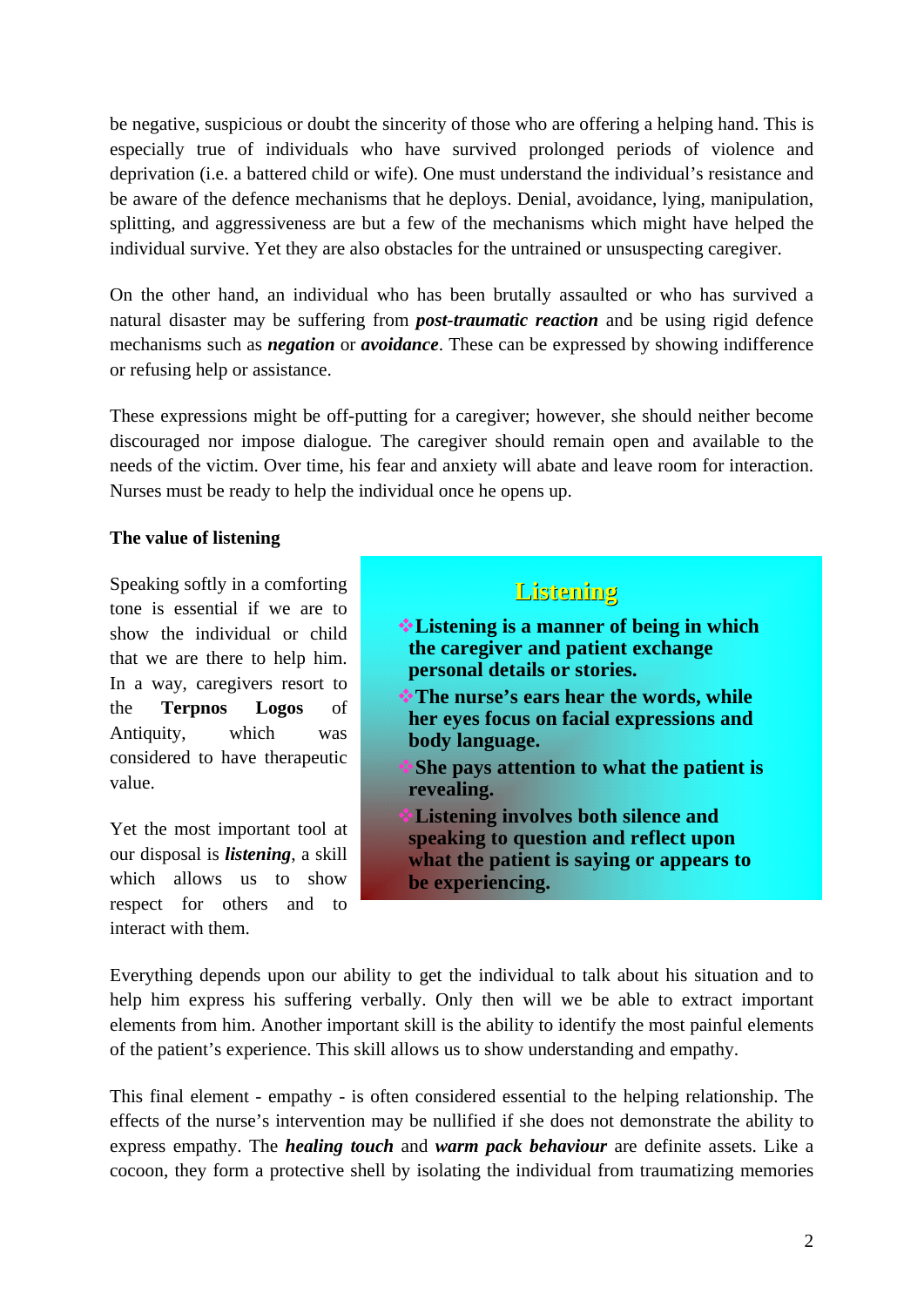or images. Boris Cyrulnik noted that the expression of misfortune is more than merely the narration of facts: the narrator of the story is also its main agent or protagonist. The narrative in a way becomes a form of therapy that is essential to the individual's self-reconstruction. It allows him to unfold the fabric of his life.

#### **The power of narration**

Narrative therapy is an evolutionary process developed by two therapists Australian **Micheal White** and New-Zealander **David Epston**. This therapy focuses on solutions which rely on the individual's strengths rather than on his weaknesses. The victim is considered the expert regarding his own situation.



The individual will be in a better position to develop coping or adaptive mechanisms that may help him change his situation if his problems are put into words and narrated. By doing so, he will be able to see his problems in their context and accept them. According to White and Epston, each individual develops his own narrative based upon his interpretation of events of which he is, in a sense, a prisoner. Helping the individual develop a more acceptable narrative and distance himself from a difficult situation allows him to build a new narrative in which he has control over his life and is able to get out of a difficult situation (**Michael White** and **David Epston**).<sup>[4](#page-2-0)</sup> Talking about his experiences gives the individual the impression that in addition to being subjected to, even victimized by his situation, he is actually an agent with some control over the circumstances. Whereas the individual had suffered the whims of misfortune, he is now able to take control of his life and to rebuild his self-esteem.

#### **Helpful acquaintances?**

1

At the opposite end of the spectrum of narrative discourse, individuals who are close to victims may avoid raising painful subjects. Conversations become trivial and focus on the weather, the headlines and common events. Trivial conversations carry non-therapeutic value,

<span id="page-2-0"></span><sup>4</sup> Michael White and David Epston, *Narrative Means to Therapeutic Ends*. (New York, W. W. Norton, 1990).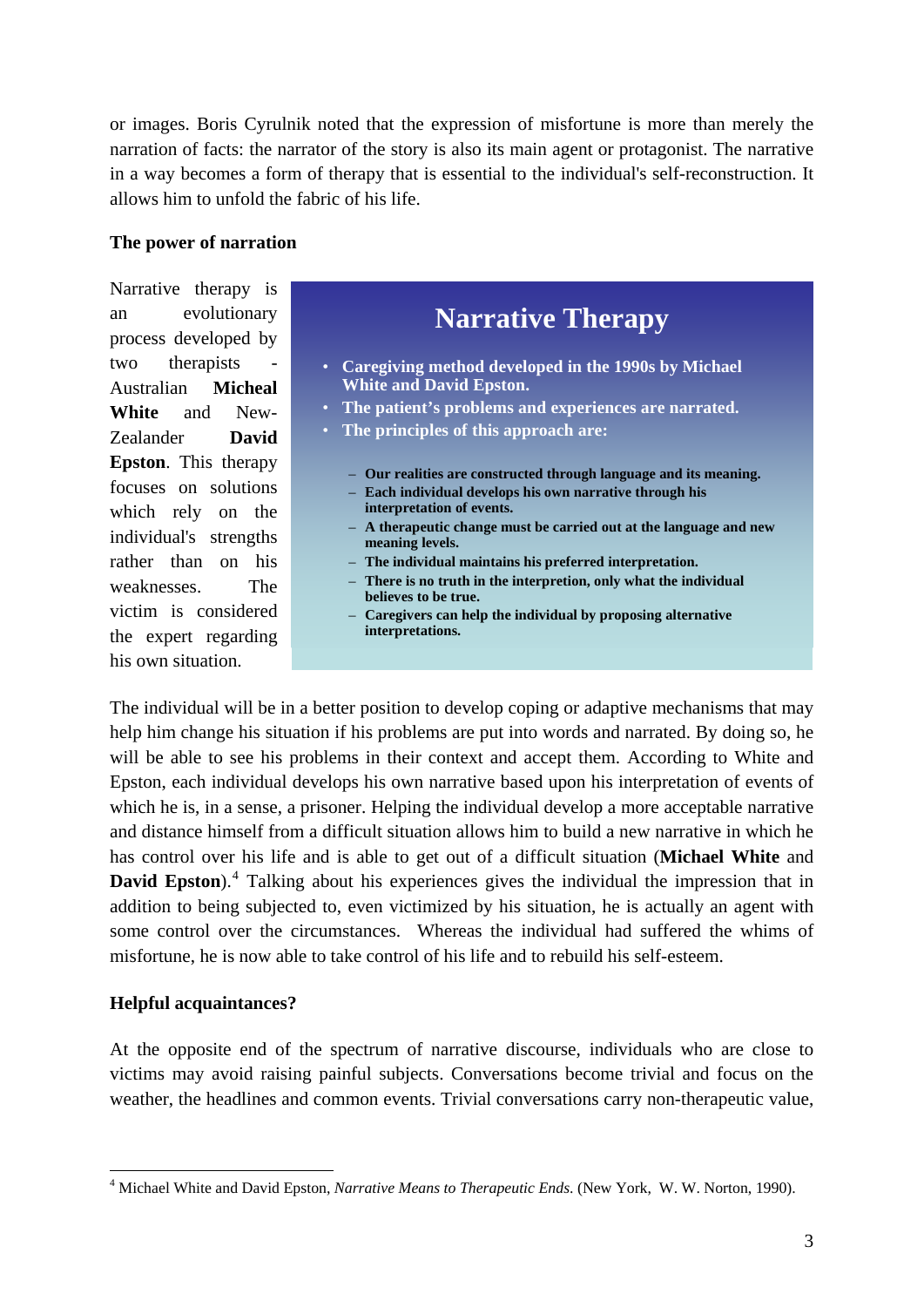even if engaged with the best of intentions. Unfortunately, what remains unsaid or unexpressed leaves a mark.

That is why it is necessary, depending upon the individual's willingness, to engage in meaningful conversations in which he is free to narrate his experience. If an individual refuses to speak with those who are close to him, a useful tactic is to get him to write down his story or to compose a letter, which he will keep for himself, to those who made him suffer (Boris Cyrulnick,  $1993$ ).<sup>[5](#page-3-0)</sup>

One should also avoid repeatedly invoking his sad thoughts and showing empathy which leads him to endlessly relive his trauma and which maintains his impression of being a victim. Empathetic understanding is essential in helping relations. Yet one should always avoid being caught in a vicious circle in which the patient's sorrow and desolation are constantly reflected back upon him. To move forward in bringing the individual to question his goals, wishes, intentions and measures which he plans to implement, the nurse must use a variety of tools at her disposal, such as: reflective responding, questioning, communication and helping relationship skills. The patient/caregiver relationship is an emotional process which should not be too passive or diluted.

### **The long path to reconstruction**

Sadly, expressing a problem is insufficient in itself and does not entail reconstruction. Fortunately, expressing a problem allows the individual to break his silence and to exteriorize or specify his thoughts and intentions. The individual will be in an even better position to get a grip on himself through the use of *self-actualizing tendency.* Even then, the individual might still need help.

Our intervention remains limited during the process of self-reconstruction; the drive must come from within. We can help generate the desire to overcome a problem, but our intervention remains indirect. Our intervention can be beneficial to the individual by reinforcing his self-esteem, dignity and self-perception - all essential vanguards of psychic well-being. These final items are important in giving the individual autonomy and the ability to decide for himself. As such, the actions and opinions of other individuals or events will no longer define him.

#### **Taking charge of one's life**

1

Success in helping an individual become resilient is measured by his ability to take charge of his own life. In order to help him do so, it is essential to determine what motivates the individual and what he desires for himself. In the first section, we noted the importance for individuals to find meaning and cohesion in their own lives.

<span id="page-3-0"></span><sup>5</sup> Boris Cyrulnick (1993) *Les nourritures affectives,* Éd. Odile Jacob, Paris dans *Claudia Samson* Résilience. Notes de lecture : [http://www.hommes-et-faits.com/Livres/Cs\\_Resilience.htm](http://www.hommes-et-faits.com/Livres/Cs_Resilience.htm)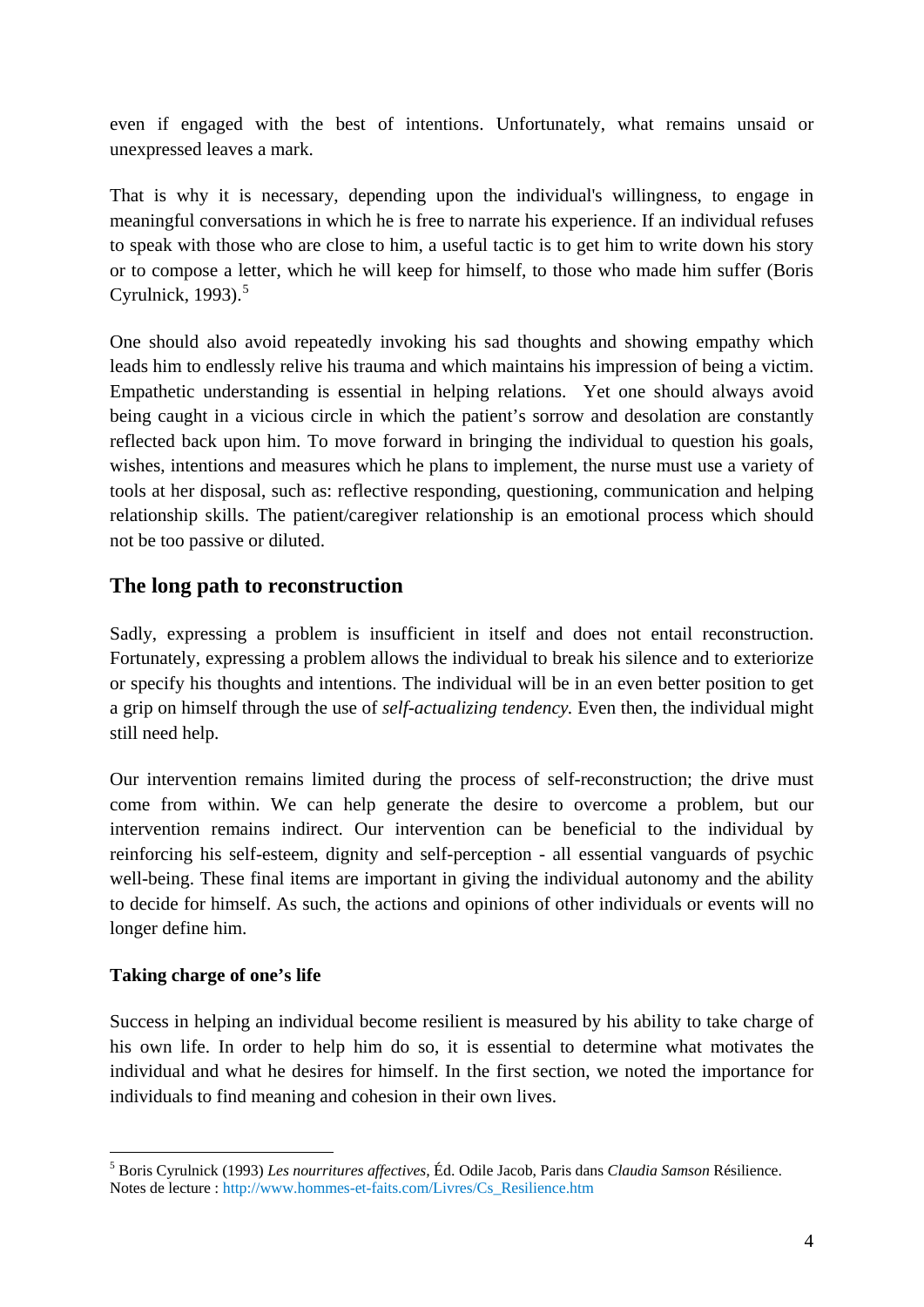

The caregiver can ask the patient questions about his values in order to provide support and to help him find meaning. The caregiver may work with the individual to assess the time he spends activities, work, studies, friends, family. She might also examine his life goals or on recreational

identify his destructive ideas in order to combat them. It is essential to identify the individual's source of motivation.

Generally speaking, we are all *zapping* away. We quickly put aside our behavioural analysis and serious reflection. Macbeth states in William Shakespeare's tragedy: "Life … is a tale told by an idiot full of sound and fury, signifying nothing."[6](#page-4-0) Many people experience this as reality, and when an unfortunate event occurs, the individual is easily diminished. It might then be beneficial to take to time to reflect upon events. That is the price of change and self-reconstruction (Image Akayen). $<sup>7</sup>$  $<sup>7</sup>$  $<sup>7</sup>$ </sup>

### **Working with children who have suffered neglect, abuse or abandonment**

Children who lack affection in the first months of their lives often develop attachment disorder. Attachment begins during biological pregnancy in combination with

1



the mother's psychological desire to have the child. The conditions imposed upon the mother will necessarily have an impact on the child. Modern imagery techniques shed light on the sensorial existence of the foetus. The secretion of hormones during a pregnancy (i.e. ocytocin)

<span id="page-4-0"></span> $6$  William Shakespeare, *Macbeth* (United Kingdom: Oxford University Press, 1998), 205.

<span id="page-4-1"></span><sup>&</sup>lt;sup>7</sup> Tournesol. Courtesy of Askayen. Available at:<http://www.casafree.com/modules/xcgal/displayimage.php?pid=12267>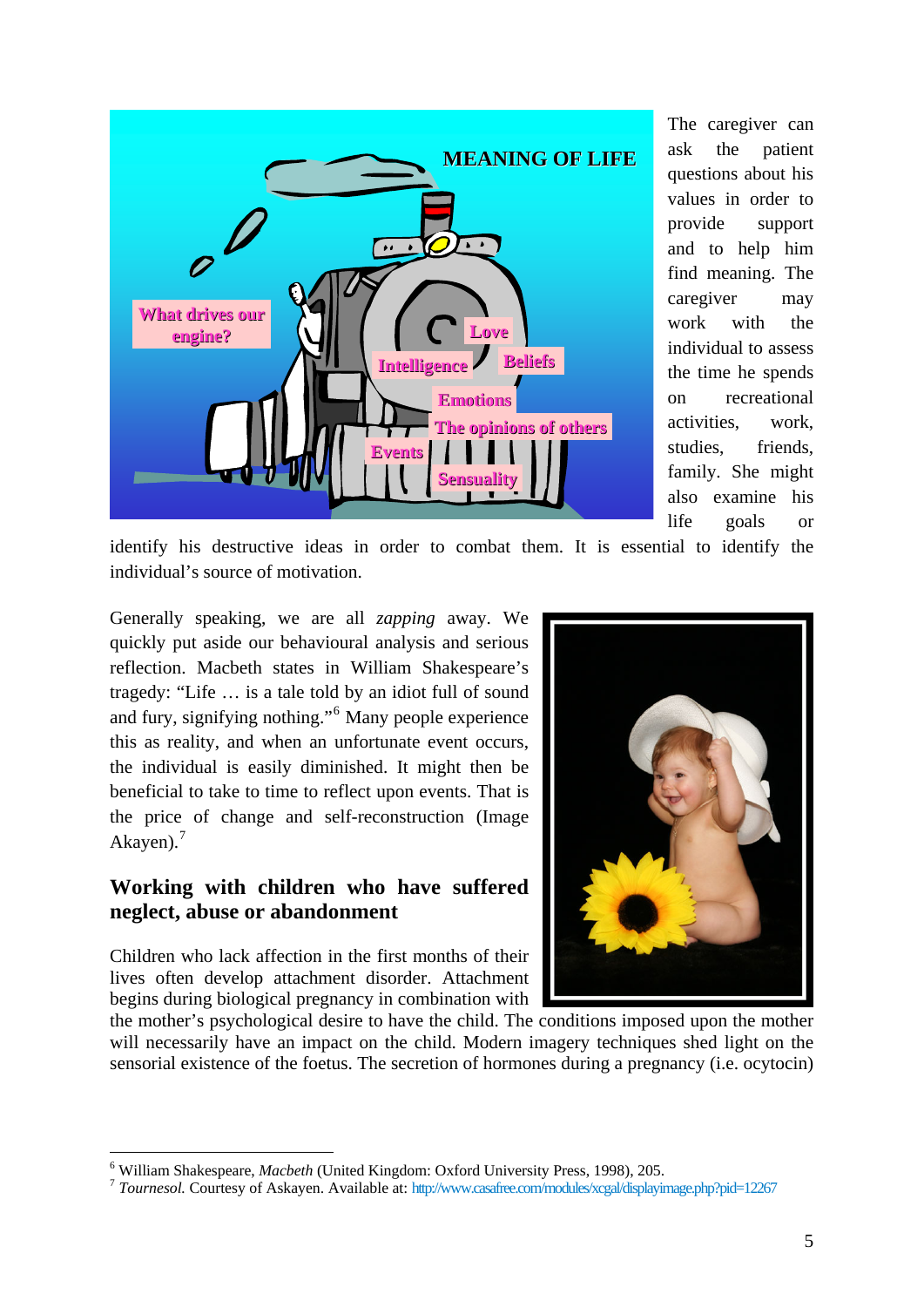binds the love between the mother and her child. $8$  This bond is then further developed through the mother's gaze, voice, odour and physical contact with the child. The baby's first life experiences are strictly sensorial. These experiences are evoked through *humanitudes* (*sic*) which have prevailed throughout the ages in the child's development (Margot Phaneuf).<sup>[9](#page-5-1)</sup>

The attachment grows through the mother's response to the child's physiological needs, her gentleness, and the expression of her love and tenderness (i.e. hugs).

In this way, the child develops his basic confidence or a sufficient sense of security required for his further development and his exploration of his environment.

The attachment is reinforced through

1

**THE CONCEPT OF HUMANITUDE THE CONCEPT OF HUMANITUDE**

¾ **Humanitude encompasses all evolutionary elements developed by humans since the dawn of time to make us whom we are.**

¾ **The appeals of Humanitudes begin with birth and continue throughout our lives through care and attention as well as through social interactions.**

the child's various life experiences. It eventually becomes his model for interpersonal relationships in his future life. The child remains somewhat dependent upon this primitive relational model which he will have integrated (see Michel Odent).<sup>[10](#page-5-2)</sup>

#### **Reaction of children who have suffered adversity**

The child who is affected by neglect, violence or abandonment is a survivor who faces a great risk of experiencing difficulties due to his mother's primal lack of affection. Whether the child is put up for adoption or not, he risks developing behavioural and learning problems. He may adopt either one of two opposite attitudes: he might continuously seek love and affection in which case all is fair to attract attention. The child then attempts to position himself as a leader or a victim. The child might also react like *Teflon*, which means nothing sticks to him. The child reacts neither to kindness nor to brute force. He generally rejects authority, doesn't trust anyone and refuses to establish physical or eye contact. This child is often manipulative, destructive, and marginal. He may experience learning disorders.

<span id="page-5-0"></span><sup>&</sup>lt;sup>8</sup> Petits yeux, petites oreilles : Comment la violence envers une mère façonne les enfants lorsqu'ils grandissent sur Centre des enfants des familles et le système de justice. [http://www.phac-aspc.gc.ca/dca](http://www.phac-aspc.gc.ca/dca-dea/publications/healthy_dev_partb_6_f.html)[dea/publications/healthy\\_dev\\_partb\\_6\\_f.html](http://www.phac-aspc.gc.ca/dca-dea/publications/healthy_dev_partb_6_f.html)

Public Health Agency of Canada. *Personal Health Practices*. Retrieved on Dec. 4, 2007, from [http://www.phac](http://www.phac-aspc.gc.ca/dca-dea/publications/healthy_dev_partb_6_f.html)[aspc.gc.ca/dca-dea/publications/healthy\\_dev\\_partb\\_6\\_f.html](http://www.phac-aspc.gc.ca/dca-dea/publications/healthy_dev_partb_6_f.html) .

<span id="page-5-1"></span><sup>&</sup>lt;sup>9</sup> Margot Phaneuf. Le concept d'humanitude : une application aux soins infirmiers généraux. Infiressources, Carrefour clinique, section Soins généraux :

http://www.infiressources.ca/fer/depotdocuments/Le\_concept\_d\_humanitude\_application\_aux\_soins\_infirmiers [generaux.pdf](http://www.infiressources.ca/fer/depotdocuments/Le_concept_d_humanitude_application_aux_soins_infirmiers_generaux.pdf)

Albert Jacquard popularised the humanitudes concept. It has been put into application by Yves Genest and Rosette Marescotti. See: http://perso.orange.fr/cec-formation.net/<br><sup>10</sup> Michel Odent. Dossier de presse : [http://www.alternatives.be/presse/michel\\_odent\\_dossier.htm](http://www.alternatives.be/presse/michel_odent_dossier.htm)

<span id="page-5-2"></span>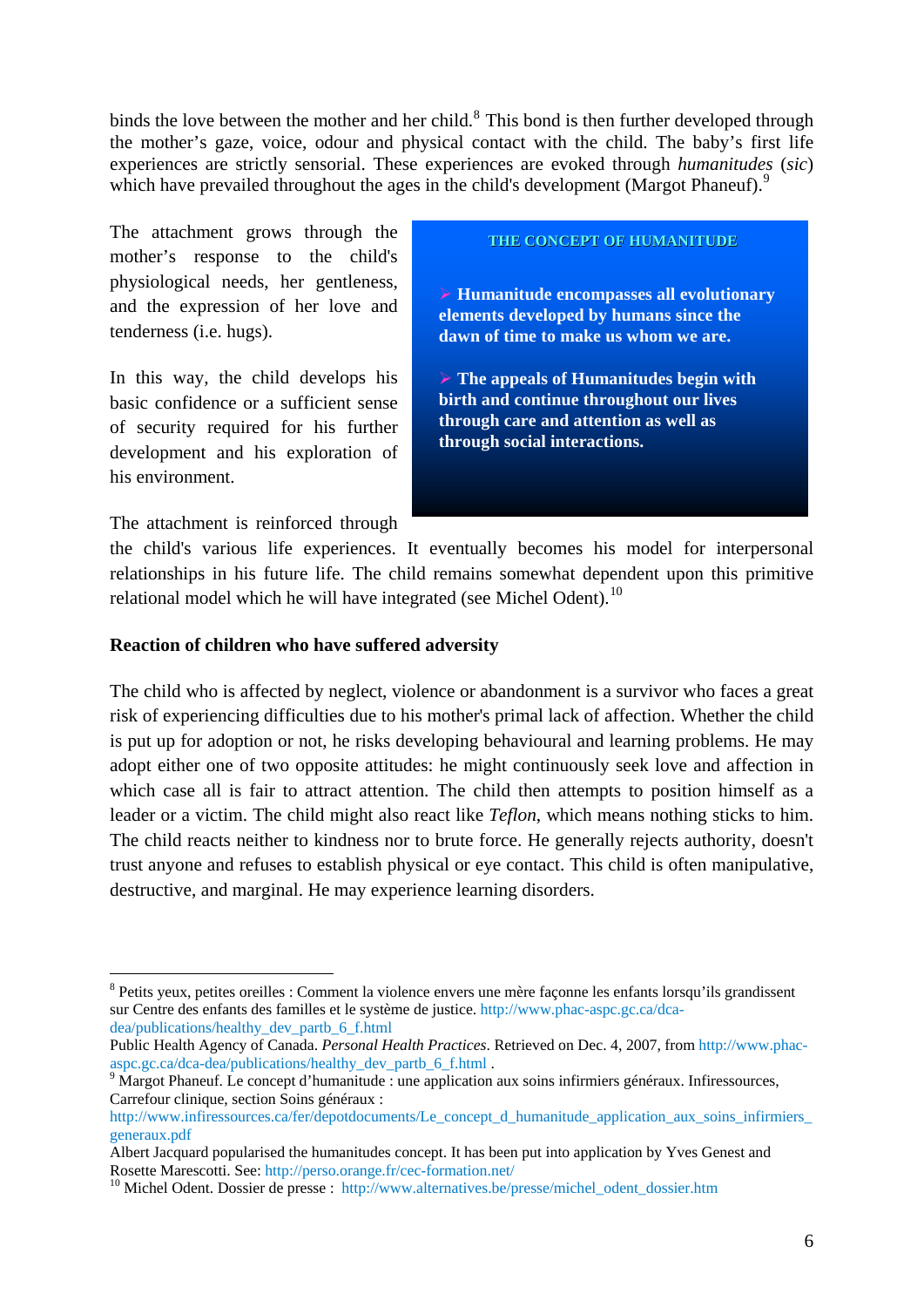Overall, attachment is critical to the child's normal development and eventual success in:

- Dealing with stress
- Accepting frustrations related to his social environment, school and work
- Managing fears and anguish, and dealing with eventual problems and threats
- Developing balanced interpersonal relationships
- Developing intelligence and logic
- Achieving independence and optimal human development
- Developing the ability to be resilient.

## **The nurse's intervention**

The nurse's intervention often targets parents who fail to understand what is happening to their child. Nurses might also intervene with children who are sick. Every child is different and has his own life experience. Adopting the behaviour that best suits the child's needs can be difficult.

The nurse must first understand the child's experience and then realise that his socially unacceptable behaviour is a reflection of his distress which is the result of lack of affection. Earning the child's trust can lead to the development of other relationships. Nurturing the child's sense of security and self-esteem is always a worthwhile investment. The nurse who shows appreciation and respect for the child might eventually earn his trust; however, it should be understood that having been abandoned, molested or betrayed by adults, he might be defensive and refuse to open up to others. Time and patience are therefore critical elements.

If the child is old enough, reminding him of his sense of responsibility and reflecting his manner of dealing with others can help him evolve and think about his dreams and how he plans to achieve them. This process is long and demanding. It requires a considerable investment of time and patience.

## **Working with adults who have survived adversity**

Adults who have experienced traumatic events (accident, rape, assault) or who have survived a natural disaster often end up in the emergency room. Such an adult is in a state of shock or intense reaction against his plight or assailant. Adversity can have a deep-lasting impact on the adult. Interventions may vary, depending upon when medical staff attend to the victim. The limited duration of stays in medical facilities might not provide him with sufficient help or care. Here are a few suggestions which nurses can use to help such individuals:

- Warmly welcoming the individual and showing empathy are essential. First impressions are always lasting.

- Listening to the individual demonstrates that he is worthy. The nurse's attitude must be respectful and she must show empathy towards the victim.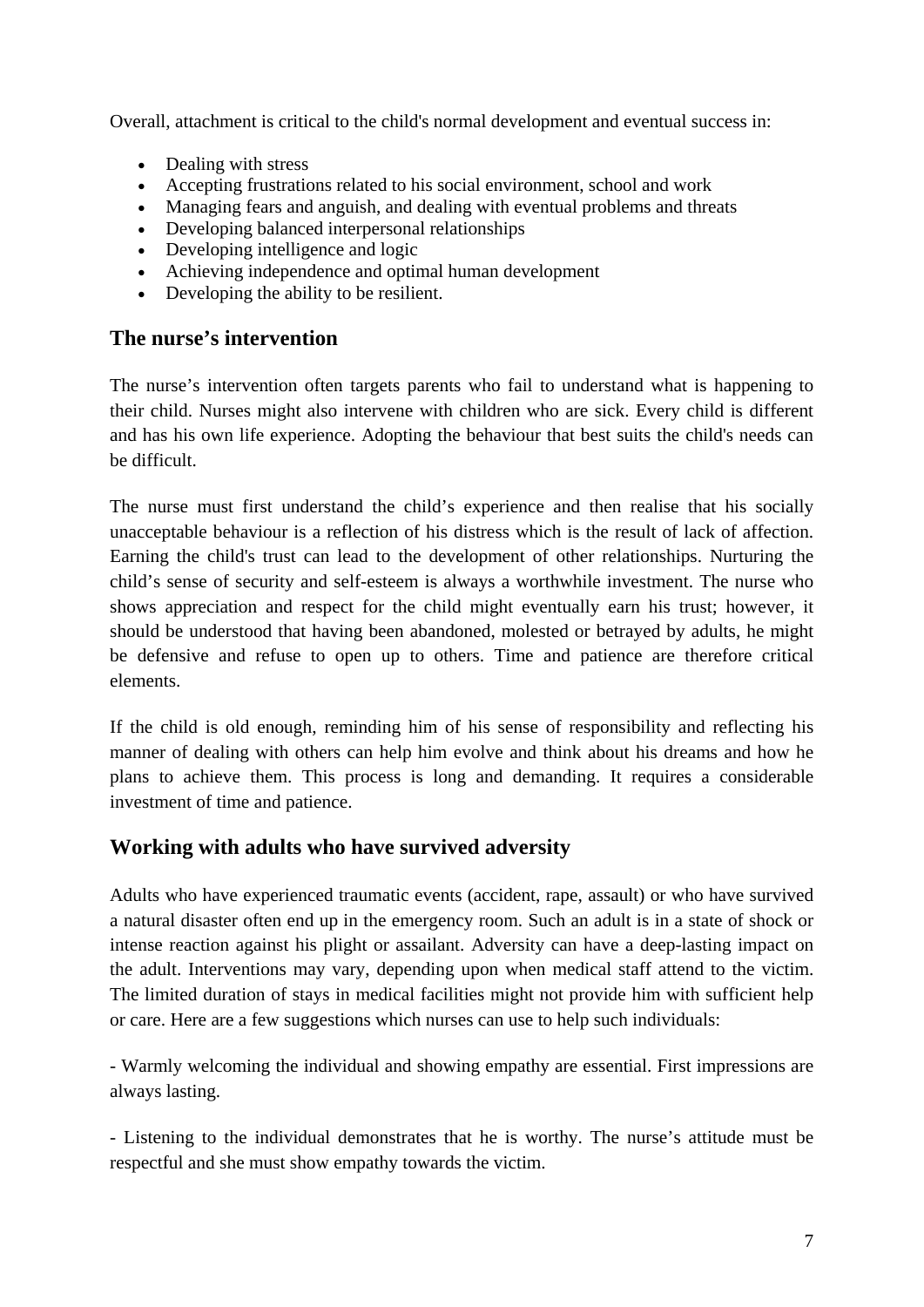- Reinforcing the victim's coping mechanisms may be a practical first step. These mechanisms include: **avoidance** during conversations with others in order not to evoke



painful memories; **waking dreams** to soften the pain; **affiliation** to confide in key individuals whom the victim trusts; **altruism** to avoid dealing with one's problems by helping others; **sublimation** which allows the individual to channel his psychic activities into acceptable beliefs, etc. Some people consider

- Reflecting the individual's personal skills and calling upon

his past successes to make him realize that he has more strengths than he realizes. These can include success at school, at work, in love, and so on.

- Highlighting the need to develop a **locus of control** of which he is the centre. This can help the victim become aware of his potential and of the importance of not allowing events or the opinions of others to dominate his life. He is the master of his destiny. In itself, this is a good

reason to warn him about the risk of bending to the whims of fate or to the decisions of others

- Discussing choices with him. A good way to achieve this is to reflect upon choices which seem inappropriate (i.e. abandonment of life-time objectives, withdrawal, desire to feel numb, paralyzing anger, decision to no longer trust anyone) and to reinforce those which demonstrate a willingness to move ahead and change for the better. Such measures might include: writing a logbook, reading appropriate material, making better

## **Cognitive Distortions**

- **Logical misinterpretations which maintain anxiety, depression and adaptation problems among individuals suffering from existential difficulties.**
- **Cognitive distortions lead to false and negative conclusions against oneself, others or life in general.**
- **They create the beliefs which underlie our decisions and behaviours.**
- **These distortions become more obvious in highly emotional situations. Our reactions to stressful events call upon this false manner of interpreting them.**

friends, getting away from toxic individuals, developing a correspondence, studying, travelling, finding a new job, and so on.

- Making the individual realize which negative defence mechanisms he is employing: **denial** which clouds reality; **regression** into illness; **compensation** by indulging in food, medication, alcohol or drugs; **activism** by wasting energy which creates the illusion of taking action; and **turning against the self**.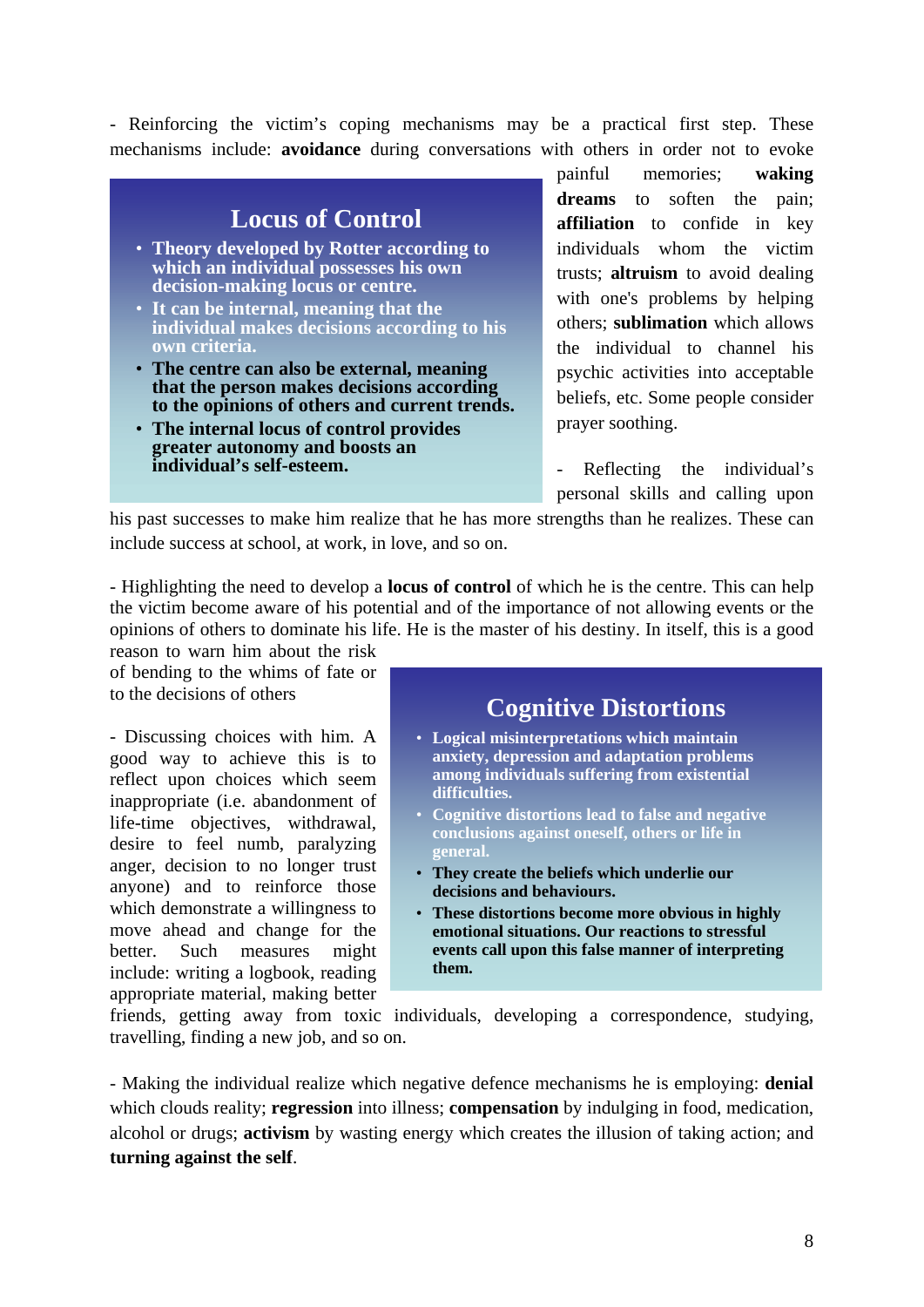- Observing whether the individual repeatedly uses negative defence mechanisms is critical if one wishes to help him get out of a rough patch and help him improve his psychological wellbeing. Renowned psychiatrists have developed a number of scales to identify, assess and quantify the defence mechanisms used by subjects. Perry developed one which is widely used (**Charlotte Soultanian, Roland Dardennes, Stéphane Mouchabac, Julien Daniel Guelfi)**. 11

or **maximizing negative events** and **minimizing positive events** ("I'll never get over what happened to me; my life is ruined"). $^{12}$ - Pointing out the repeated use of **cognitive distortions** such as **generalizations** ("All men want the same thing"; "Nobody can be trusted"), **arbitrary inference** ("People stare at me at work and know what has happened to me"), **mind reading** ("I know what they're thinking"),

maintains the depressive state of the individual. Encouraging the individual to use positive language and to be aware of his negative speech may help him.<sup>13</sup> Such cognitive distortions can be considered a psychological barometer which measures the individual's level of pessimism. The repeated use of cognitive distortions reinforces and



, potential health problems patient. - Remaining on the lookout for psychological needs and worrying about the individual's psychological pulse, and determining whether he is depressed or entertaining suicidal thoughts (increase surveillance if this is the case and intervene rapidly if necessary). Caregivers can use the Psychomédia evaluation grid for depressions to assess the

- Adopting *motivational interviewing* strategies for unmotivated individuals. Our interventionism and desire to do the right thing often lead us to adopt more or less directive behaviour with individuals. We used to believe in the need to resort to *confrontational* methods to alter rigid defence mechanisms. Authors William Miller and Stephen Rollnick

1

<sup>&</sup>lt;sup>11</sup> Charlotte Soultanian, Roland Dardennes, Stéphane Mouchabac, Julien Daniel Guelfi, l'évaluation normalisée et clinique des mécanismes de défense : revue critique de 6 outils quantitatifs [http://ww1.cpa-](http://ww1.cpa-apc.org:8080/Publications/Archives/CJP/2005/october2/cjp-oct-2-05-soultanian-RP.pdf)

[apc.org:8080/Publications/Archives/CJP/2005/october2/cjp-oct-2-05-soultanian-RP.pdf](http://ww1.cpa-apc.org:8080/Publications/Archives/CJP/2005/october2/cjp-oct-2-05-soultanian-RP.pdf)

 $12$  Neurolinguistic programming (NLP) seeks to identify cognitive distortions and works in order to help an individual become conscious of them.

<sup>13</sup> *Petite grille d'évaluation de la dépression.* Available at Psychomédia: <http://www.psychomedia.qc.ca/squest1.htm>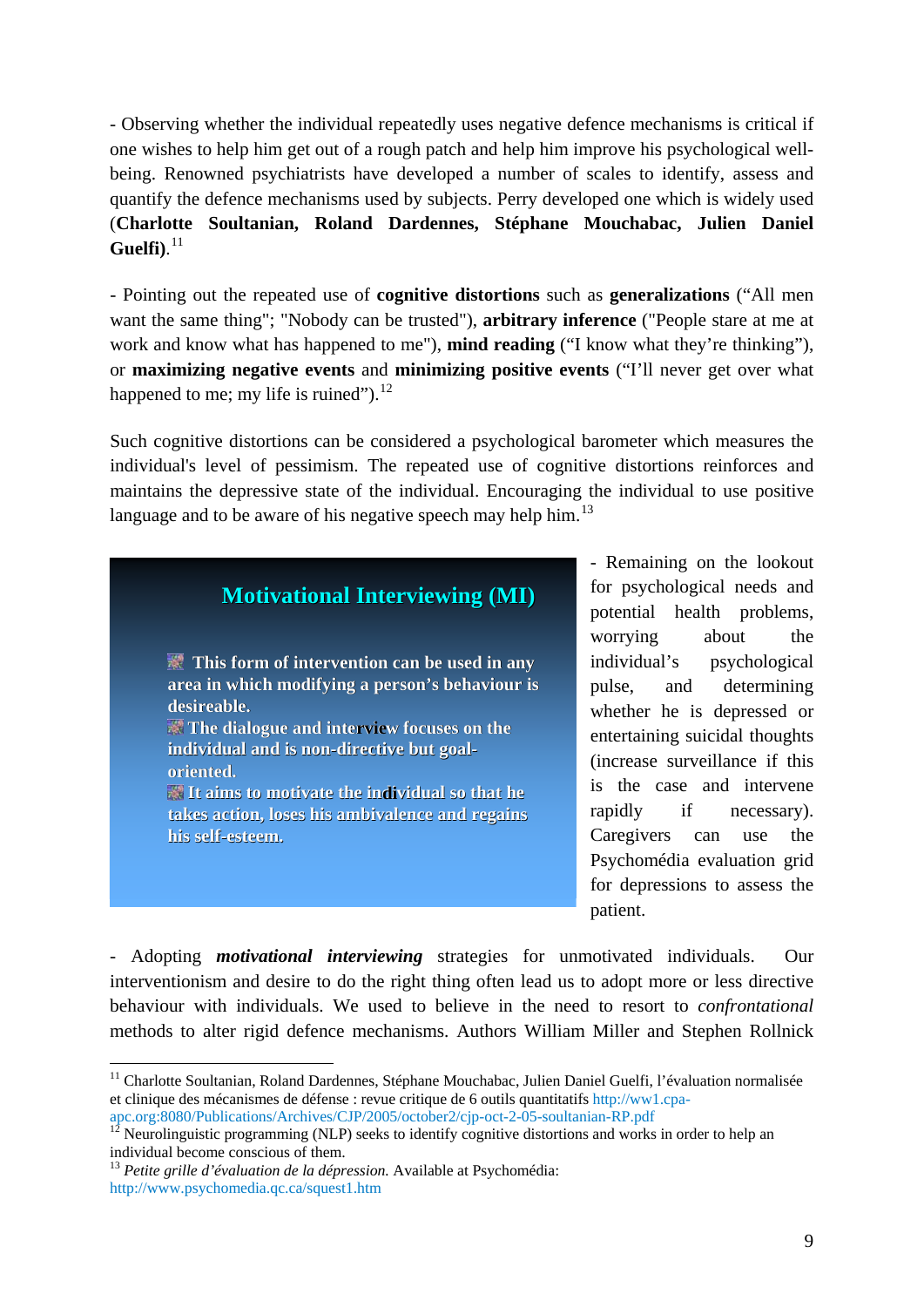suggest an alternative investigative approach to prepare the patient for changes and to identify reference points during the dialogue. The directive approach has been replaced by a more motivational attitude.<sup>14</sup>

- Resorting to a solutions-based approach to find adapted methods to help the individual get out of his situation in accordance with his own values.15

temporary escape can ultimately influence the individual and generate sufficient motivation to implement methods to achieve his dreams. - Getting the individual to express his dreams can build a relationship. Expressing our aspirations, goals and dreams can temporarily remove the feeling of victimization. This

adaptive process, his - Talking with the individual about the personal

the appropriation of development, and the attention that he pays to his emotions so that he can appropriate them. The *casita* model described in the first half of this text illustrates the importance of consciousness and emotions

1

# **Solution-Focused Brief Therapy**

- **Brief therapy developed in 1982 by Steve de Shazer, Insoo Kim Berg, and the Brief Family Therapy Center team of Milwaukee, Wisconsin, USA.**
- **This approach centers on the individual's resources and views him as an expert about himself.**
- **It focuses little on understanding the problem and its root causes.**
- **The caregiver focuses instead on the individual and his abilitie**
- **This method encourages change and attempts to push ahead or reinforce the individual's ability to find simple, adapted and achievable solutions.**
- **This method is practical and hands-on. It makes use of techniques such as narration, identifying achievable goals, miracle questions, perceiving extraordinary situations in which symptoms are less present, using quantifiable scales, and so on.**
- **The results obtained guide this method.**

management in helping individuals become resilient (Margot Phaneuf).<sup>16</sup>

- Convincing the individual to be himself despite pressure from others and demonstrating that only he can choose his own actions is important.

- Encouraging the individual to live for the moment, enjoy the present and not dwell upon the past.

<sup>&</sup>lt;sup>14</sup> Margot Phaneuf. Motivational Interviewing. Infiressources, Clinical Crossroad, section Mental Health and Communication. [http://www.infiressources.ca/fer/Depotdocument\\_anglais/Motivational\\_Interviewing.pdf](http://www.infiressources.ca/fer/Depotdocument_anglais/Motivational_Interviewing.pdf)<br><sup>15</sup> Berg, Insoo Kim et Yvonne Dolan 9200) Récits de solutions. Saint-Hyacinthe, Québec, éd. Edisem.<br><sup>16</sup> Margot Phaneuf.

Mental Health and Communication:

[http://www.infiressources.ca/fer/Depotdocument\\_anglais/Resilience\\_abstract\\_concept\\_or\\_survival\\_skill.pdf](http://www.infiressources.ca/fer/Depotdocument_anglais/Resilience_abstract_concept_or_survival_skill.pdf)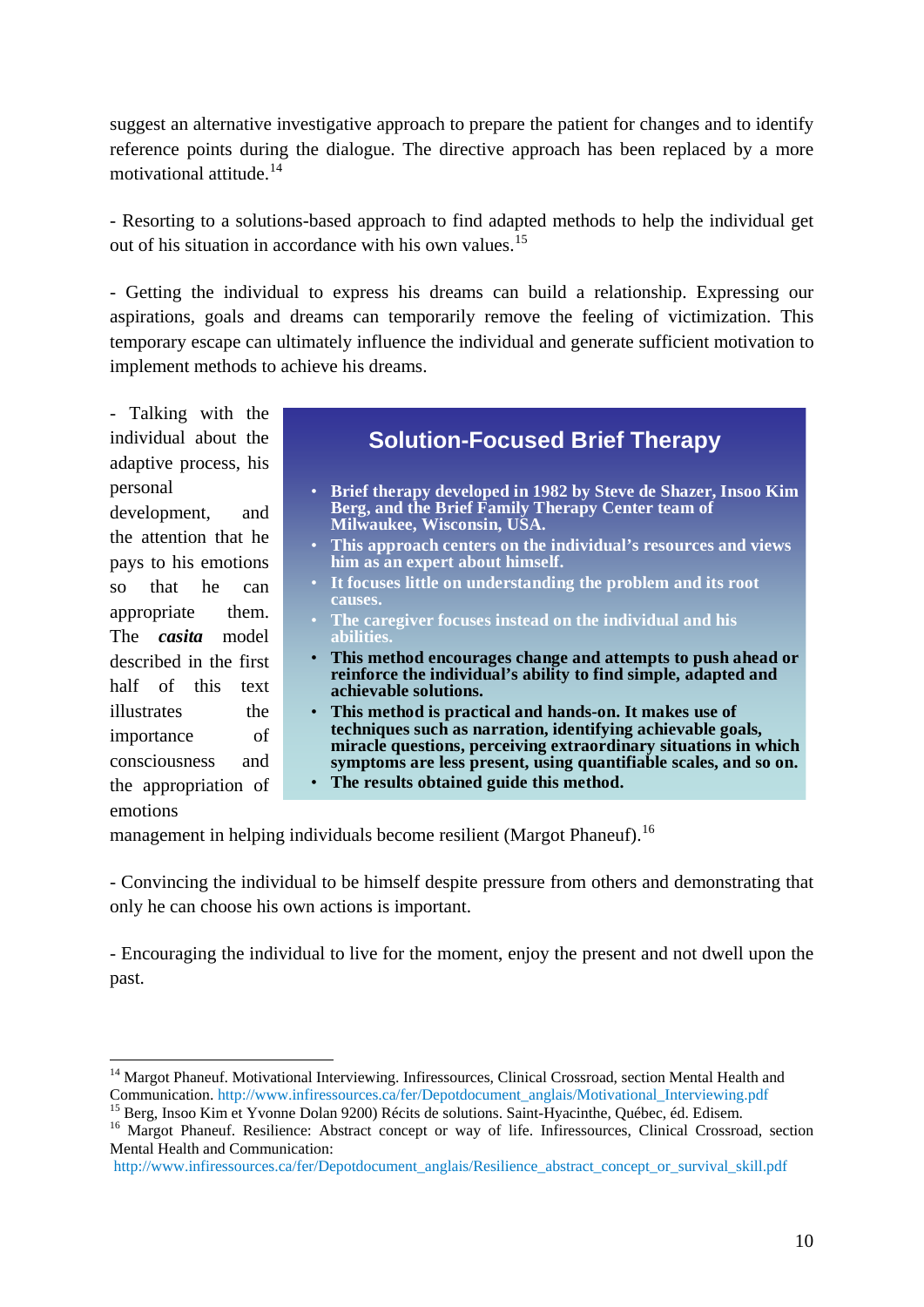- Taking care to avoid mobilizing the individual against his will, which would be tantamount to infantilizing him and maintaining his status as a victim. Other elements to avoid: The individual who is suffering might wish to hang on to the caregiver and become dependent upon their relationship and stick to him like *Velcro* in a relationship built on dependence. This trajectory might seem absurd, yet it is in fact entirely possible. Caregivers must always remain alert.

### **Conclusion**

helping hand or a receptive circle around us. That is the moment when the nurse or caregiver listens and demonstrates empathetic understanding to the individual who has experienced trauma. We have just covered the basic elements that are necessary to help a child or indeed, any individual become resilient and rebuild his life after a catastrophe or hardship. Boris Cyrulnick describes this process in *Les nourritures affectives* (lit. Emotional Food). Nobody can predict his own destiny, but we can prepare ourselves to turn adversity into success. Nonetheless, we need help to achieve this goal. Regardless of our personal abilities, we need a

#### **BIBLIOGRAPHY**

- Askayen. Tournesol: [http://www.casafree.com/modules/xcgal/displayimage.php?pid=12267](http://www.relation-aide.com/dos_description.php?id=128)
- Buick, David (2006) Résumé du livre de Stéphane**.** Vanistendael et Jacques Lecomte (2000) *Le bonheur est toujours possible. Construire la résilience :*  [http://www.relation-aide.com/dos\\_description.php?id=128](http://perso.orange.fr/relation.douce/FrAct/Boris%20Cyrulnik.htm)
- Cyrulnick, Boris, Vivre c'est prendre un risque [http://perso.orange.fr/relation.douce/FrAct/Boris%20Cyrulnik.htm](http://www.hommes-et-faits.com/Livres/Cs_Resilience.htm)
- [Cyrulnick, Boris \(1993\) L](http://www.hommes-et-faits.com/Livres/Cs_Resilience.htm)*es nourritures affectives,* Éd. Odile Jacob, Paris dans *Claudia Samson,* Notes de lecture – La résilience : http://www.hommes-etfaits.com/Livres/Cs\_Resilience.htm
- Delion, Pierre (2002) La souffrance psychique du bébé, « Approches pluridisciplinaires », Issy Les Moulineaux : ESF, collection la vie de l'enfant.
- Formarier, Monique. Approche du concept d'accueil, entre banalité et complexité. Revue de l'Association de la recherche en soins infirmiers (ARSI), déc. 2003. http://www.infiressources.ca/fer/depotdocuments/Arsi%20concept%20d\_accueil15. pdf.
- Frankl, Victor E. (1993). *Découvrir un sens à sa vie avec la logothérapie* . Montréal : Les Éditions de l'Homme.
- Friard, Dominique. Les mécanismes de défense : [http://www.serpsy.org/formation\\_debat/defense.html.](http://perso.orange.fr/cec-formation.net/)